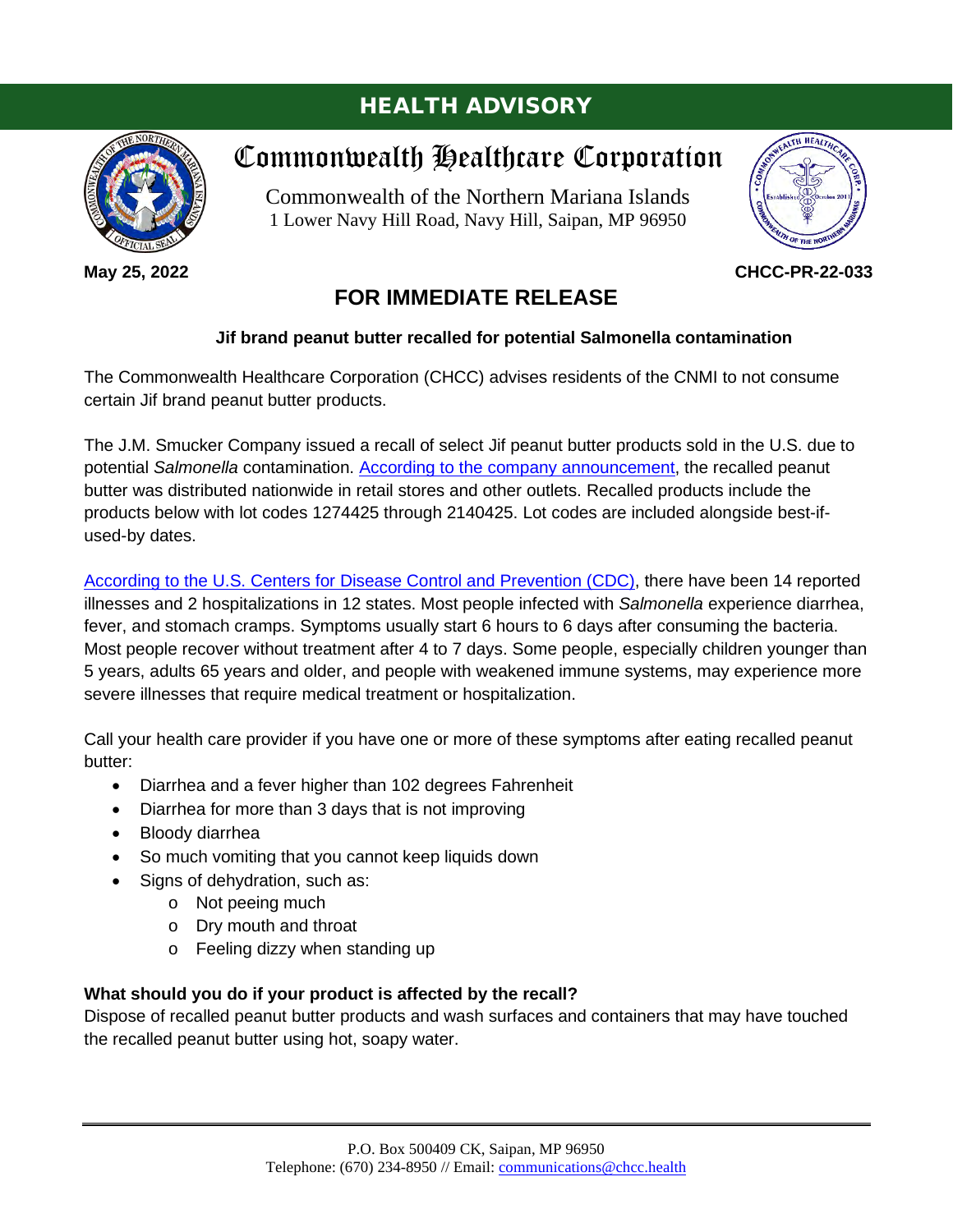Consumers who have questions or would like to report adverse reactions should visit [www.jif.com/contact-us](http://www.jif.com/contact-us) or call (800) 828-9980, Monday through Friday, 8 a.m. – 5 p.m., Eastern Standard Time.

#### **What can WIC participants do if they purchased recalled Jif products?**

Contact the store where you bought the peanut butter so that the store can exchange the recalled peanut butter for a substitute. WIC participants do not need to have a receipt but should bring their eWIC card to make an exchange. If an identical item that is not part of the recall is not available, WIC participants also have the following options for the exchange:

- 1. Replace with a different brand of peanut butter
- 2. Replace with 16 ounces of legumes (dry beans)

For more information, call (670) 664-4870/72/73, or email the Director of Environmental Health Disease Prevention John Tagabuel at *john.tagabuel@chcc.health*. WIC participants can call (670) 664-4084 or 287-9717.

For more information about CHCC programs, follow @cnmichcc on Facebook, Instagram, and Twitter; visit [http://www.chcc.health;](http://www.chcc.health/) or call (670) 234-8950.

This health advisory may be found online at [http://www.chcc.health/pressrelease.html.](http://www.chcc.health/pressrelease.html)